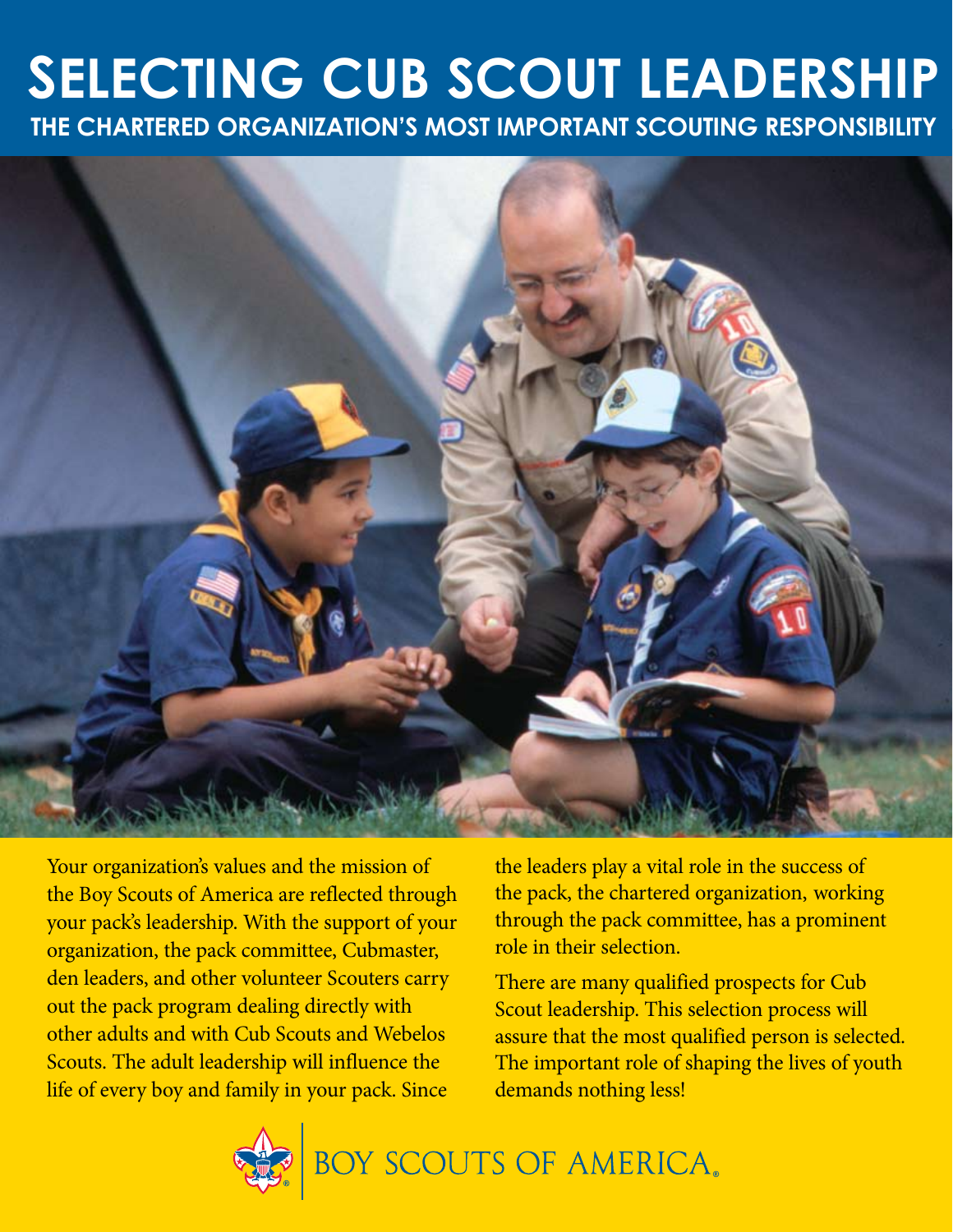# **THE STEPS FOR**



New leaders must be selected when a new pack is organized, when<br>new dens are formed, or when there is a leadership change in<br>an existing den or pack. Following the steps below will help the<br>chartered organization and pack new dens are formed, or when there is a leadership change in an existing den or pack. Following the steps below will help the chartered organization and pack committee select the best leaders for the boys of their pack. In some cases, a representative of the council or district may be on hand to guide the chartered organization and pack committee through the selection process. This representative could be a unit organizer, a unit commissioner, a member of the district committee, or a Scouting professional.

#### **1. Appoint the Leadership Selection Team.**

The organization head or chartered organization representative appoints a team to select the new leaders. The team may include at least one representative from the chartered organization, members of the pack committee, parents, or others interested in the success of the pack. Selection team members are recruited and a meeting is scheduled.

#### **2. List and Appraise Prospects.**

It is preferred that the head of the chartered organization chair the meeting of the leadership selection team. If not, the chartered organization representative should do so.

1. Develop a prospect list. Have on hand a membership roll of the chartered organization and the names of the parents of pack or den members or prospective members. Ask each person to suggest addi-



tional names. Enter the names in the spaces provided under "Guide for Selecting a Leader" in this folder.

- 2. Rate each prospect by placing a check mark in the appropriate box ("Yes,'' "No,'' or "Don't Know'') for each quality of leadership. Don't omit people assumed to be "too busy.'' That decision belongs to the candidate.
- 3. If there are several "Don't Knows" for any prospect, it is imperative that some discreet inquiry be made.
- 4. In the overall evaluation, rank the prospects in order of preference as soon as all information is obtained.
- 5. Secure approval from the organization head to contact the preferred candidates.
- 6. Appoint three or four people to call on the first prospect. At least one member of the team must be from the chartered organization.

### **3. Make an Appointment with the Prospect.**

The chairman of the selection team calls the first prospect for an appointment. If a member of the task force knows the prospect well, the chairman may ask this person to make the call.

The appointment usually can be made by phone. If the prospect questions the purpose of the meeting, frankly state that it is to discuss a matter of importance to the youth of the community.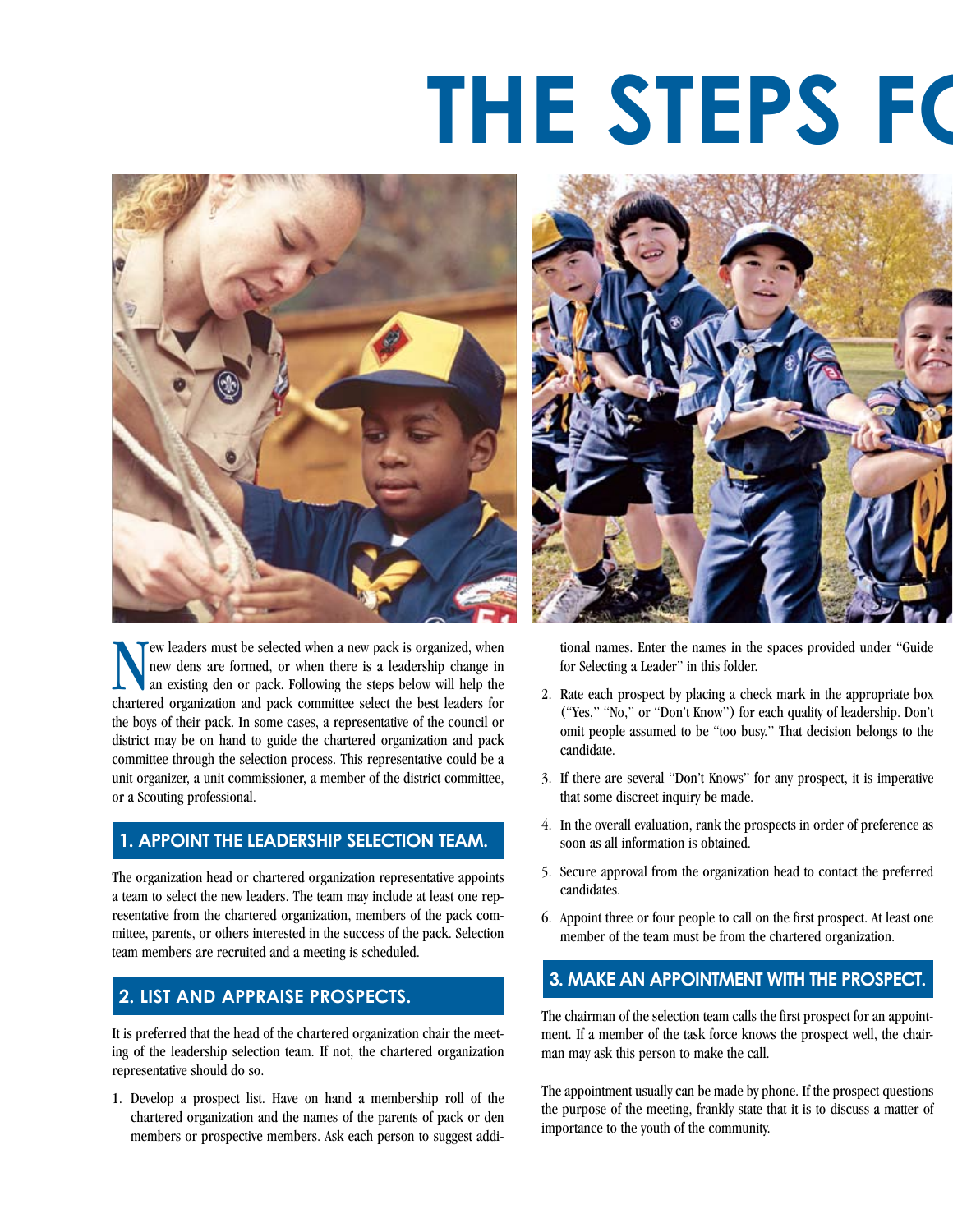# **The SUCCESS**



Set the time and date of the meeting, preferably at the prospect's home in a family setting. Be sure it is a date convenient to the members of the visitation team.

### **4. Call on the Prospect.**

Members of the visitation team should meet at a convenient spot and arrive at the prospect's home as a group.

Explain the purpose of the visit and make every effort to convince the prospect to accept the position because of the opportunity for service. Honestly review the steps that have been taken, how the qualifications were reviewed, and the endorsement of all involved. The member of the chartered organization extends the invitation to serve the organization as a Cub Scout leader and pledges the organization's full support.

If the prospect cannot give a reply during the visit, a follow-up contact should be made within 24 hours. If the prospect declines, the process is repeated with the next candidate.

### **5. Welcome the New Leader.**

The new leader is formally registered and the application approved by the head of the chartered organization or the chartered organization representative. The leadership selection team members, Cubmaster, pack committee, key members of the chartered organization, den leaders, and others involved in the pack attend a "get acquainted" meeting with the new leader.



The new leader is briefed on the general organization of the pack, its procedures, meeting place and meeting patterns, and program plans. The leader is introduced to the other adults involved in the pack. Handbooks, records, and materials are turned over. Arrangements are made for a press release, letter to parents, an introduction of the new leader at a meeting of the chartered organization, and an introduction of the new leader to the parents at the pack meeting. Another leader accompanies the new leader to the first den or pack meeting.

### **6. Fast Start and youth protection Training.**

As soon as the new leader agrees to serve and completes the Adult Registration application, he or she should be encouraged to complete Fast Start and Youth Protection training online at olc.scouting.org.

An experienced Scouter follows up to make certain the new leader has a clear understanding of the job and knows that resources are available. For a new den leader, this is usually done by the den leader coach; for a new Webelos den leader, the Webelos den leader coach. The leader is invited to the next Cub Scout leader roundtable, and arrangements are made for basic training.